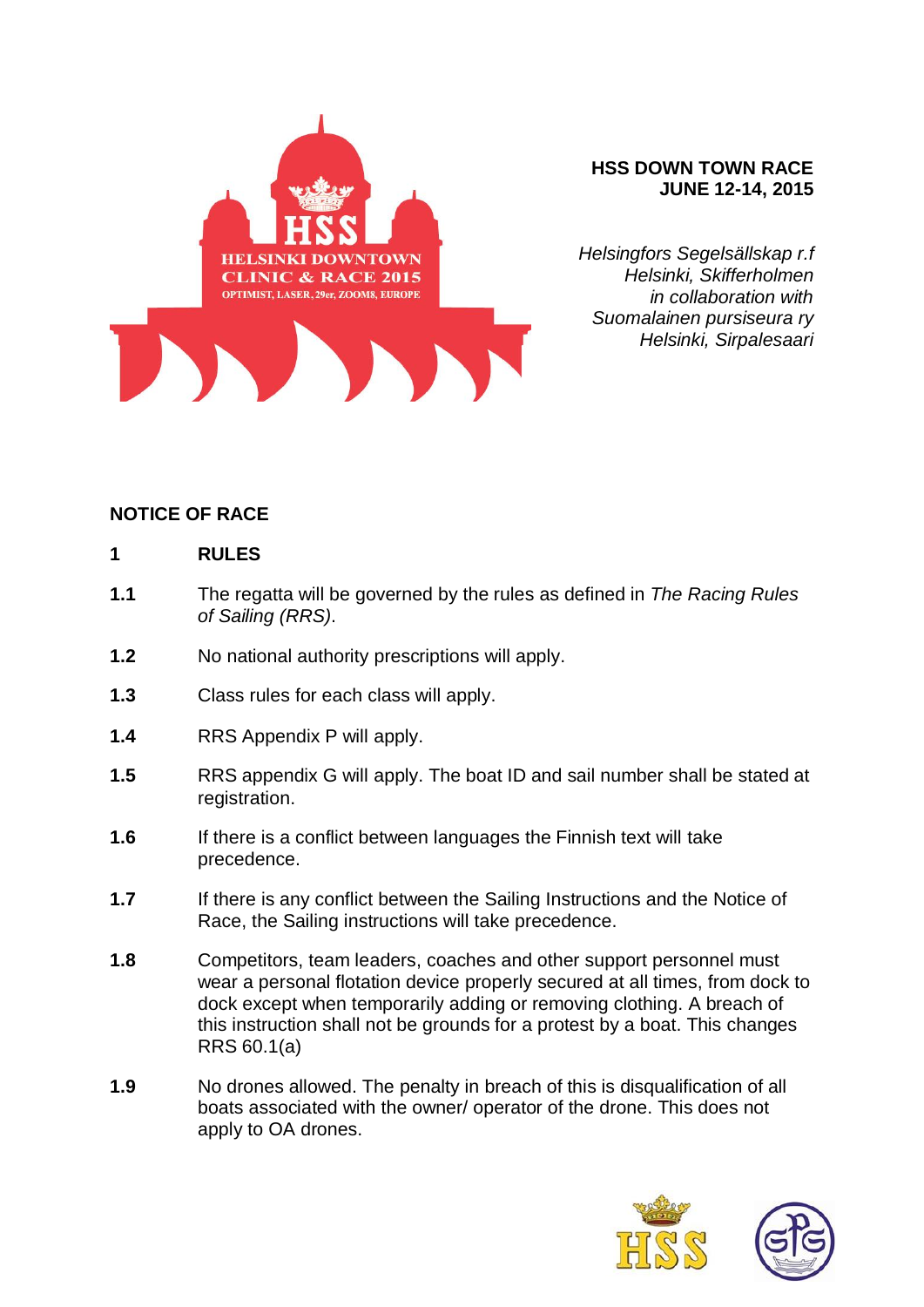#### **2 ADVERTISING**

Optimist class:

Sailor advertising is permitted on the hull as per ISAF Regulation 20.3.2 but as restricted by class rule 2.8 as modified, all boats may be required to display the advertising provided by the organizing authority. Other classes:

In accordance with ISAF Regulation 20 (Advertising Code) as modified, all boats may be required to display the advertising provided by the organizing authority.

# **3 ELIGIBILITY AND ENTRY**

- **3.1** The regatta is open to all boats of the Optimist, Zoom8, Europe and 29er classes. In Optimist classes all competitors shall be under 16 by the end of 2015. Competitor shall be a member of his or her National Class Association.
- **3.2** Competitor's shall enter by completing the online entry form on the event website www.hss-segel.fi/ after 1<sup>st</sup> of may 2015. With completing the entry, competitors are required to transfer the required entry fee on the HSS website. Entries must be received no later than May 29th 2015 to qualify for the early entry fee. Late entries must be received June 3th and will be charged 1.50 x entry fee. The entry fee is non-refundable.

# **5 FEES**

Required fees are as follows: *Class Fee Late entry fee after May 29* Optimist 90 € 135 € Optimist Cadet 50 € 75 € Zoom 8 90 € 135 € Europe-Dinghy 90  $\epsilon$  135  $\epsilon$ 29er 90 € 135 €

# **6 FORMAT OF RACING**

For the Optimist class regatta will consist of a Qualifying Series and Final series if amount of boats is more than 120.



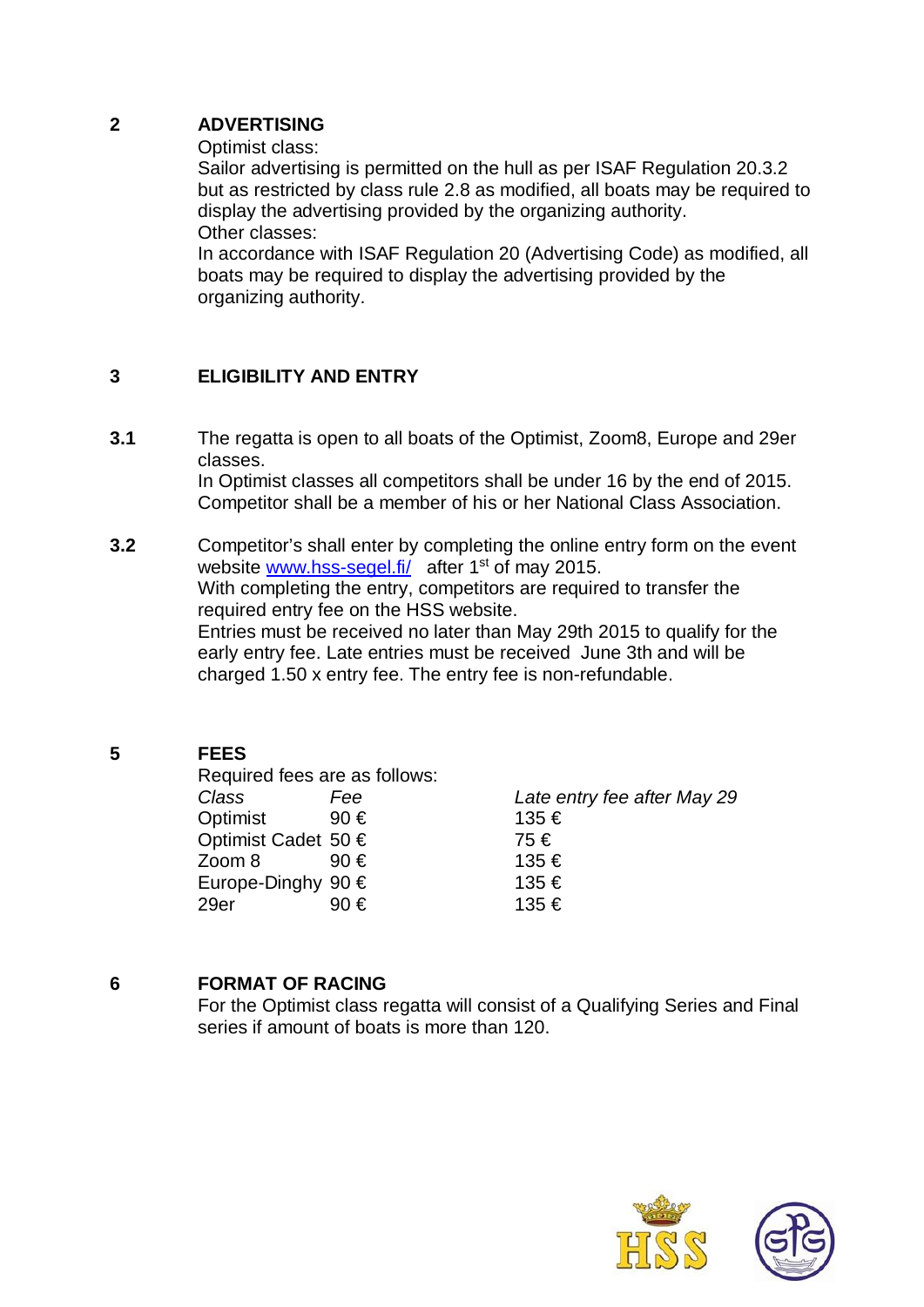# **7 SCHEDULE**

- **7.1** Registration: June 11, 2015 15:00 - 20:00 June 12, 2015 08:30 - 09:30 Additional registration for Optimist Cadet June 12<sup>th</sup> 17:00-20:00 and 13th 8:30-9.30
- **7.2** Dates of racing: Skippers meeting earliest at 9.30 first day of race Date Optimist, Zoom8, Europe-Dinghy Optimist Cadet 12.6.2015 racing no racing 13.6.2015 racing racing racing 14.6.2015 racing racing racing
- **7.3** Number of races:  *Class Number Races per day* Optimist 9 3-4 Optimist Cadet 6 3-4<br>
Zoom 8 3-4  $Z$ oom  $8$ Europe-Dinghy 9 3-4 29er 12 4-5
- **7.4** The scheduled time of the warning signal for the first race each day is not earlier than 10:55.
- **7.5** On the last day of the race no warning signal will be made after 15:00.

#### **8 MEASUREMENTS**

Each boat shall produce a valid measurement certificate, this must be shown on registration. Optimist class shall provide a measurementinspection form at registration.

Whenever during the event each boat and its equipment may be checked on complience to the classrules and sailing instruction.

# **9 SAILING INSTRUCTIONS**

 The sailing instructions will be provided at registration and HSS website prior the competition.



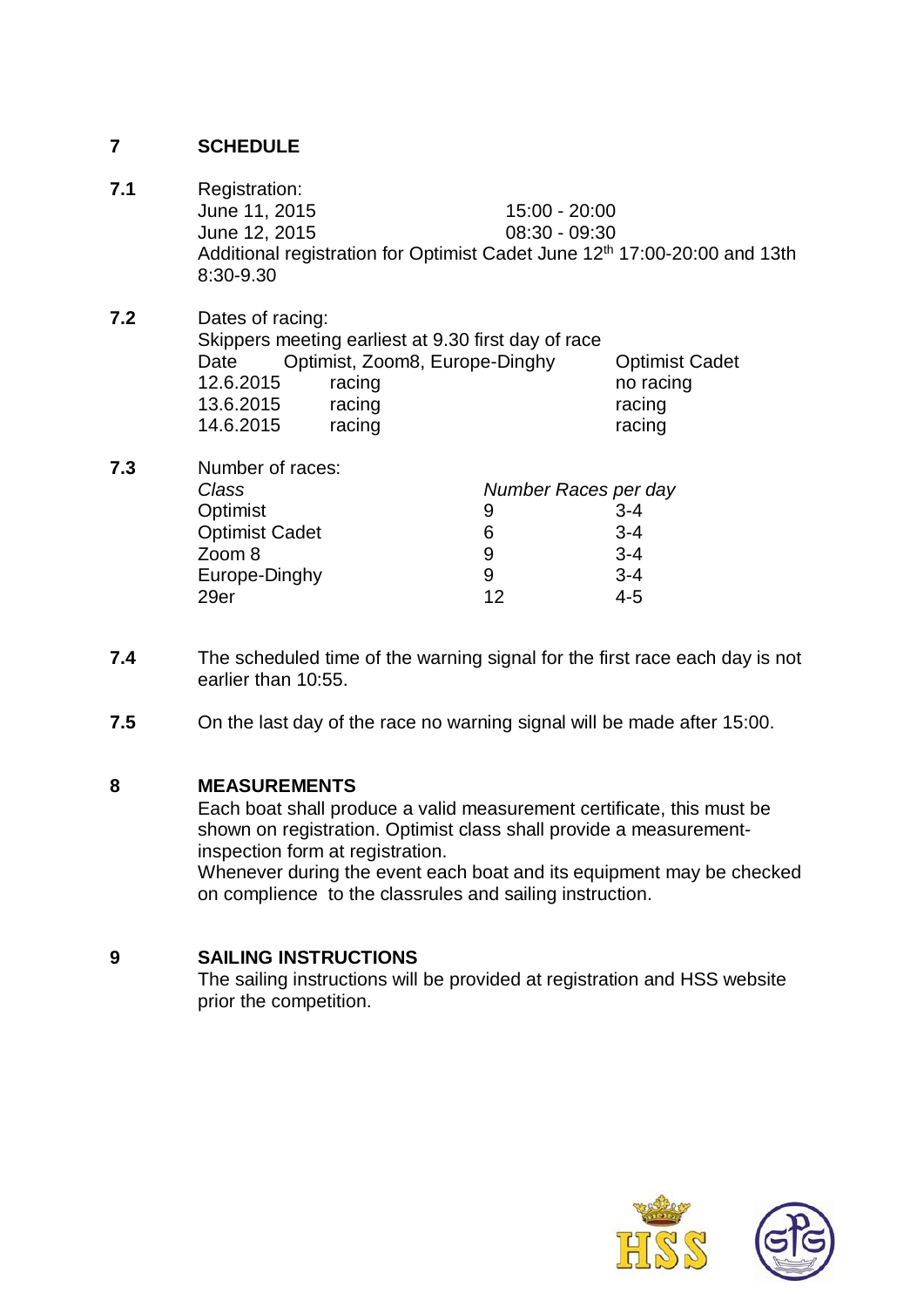#### **10 VENUE**

- **10.1** Race harbour HSS Liuskasaari, Helsinki
- **10.2** Race area *Class Race area* Optimist C1 (South from Liuskasaari) Optimist Cadet C2 (Southwest from Liuskasaari) Zoom 8 C3(Southeast from Liuskasaari) Europe-Dinghy C3 (Southeast from Liuskasaari) 29er C3 (Southeast from Liuskasaari) or D (Melkki) The Race areas are in approx. 0,5 nm distance from the race harbor. Attachment A shows the approximate course areas.

## **11 THE COURSES**

| <b>Class</b>          | Course           |
|-----------------------|------------------|
| Optimist              | Trapezoid        |
| <b>Optimist Cadet</b> | Windward-leeward |
| Zoom 8                | Trapezoid        |
| Europe-Dinghy         | Trapezoid        |
| 29er                  | Trapezoid        |

# **14 SUPPORT BOATS**

Support boats shall be registered and shall be marked by signs given by organizer. A breach of this instruction shall not be grounds for protest for by a boat. This changes RRS 60.1(a)

All support boats can be reguested by the race officer to function as safety boats.

#### **15 BERTHING**

Boats shall be kept in their assigned places in the boat park.

#### **18 RADIO COMMUNICATION**

A boat shall neither make radio transmissions while racing nor receive radio communications not available to all boats. This restriction also applies to mobile telephones.

#### **19 PRIZES**

Prizes will be given as follows: Optimist : Top 6 from each category shall be awarded. Top 6 female sailors will be awarded. Other classes: as shown at the Finnish Sailing and Boating Federation website



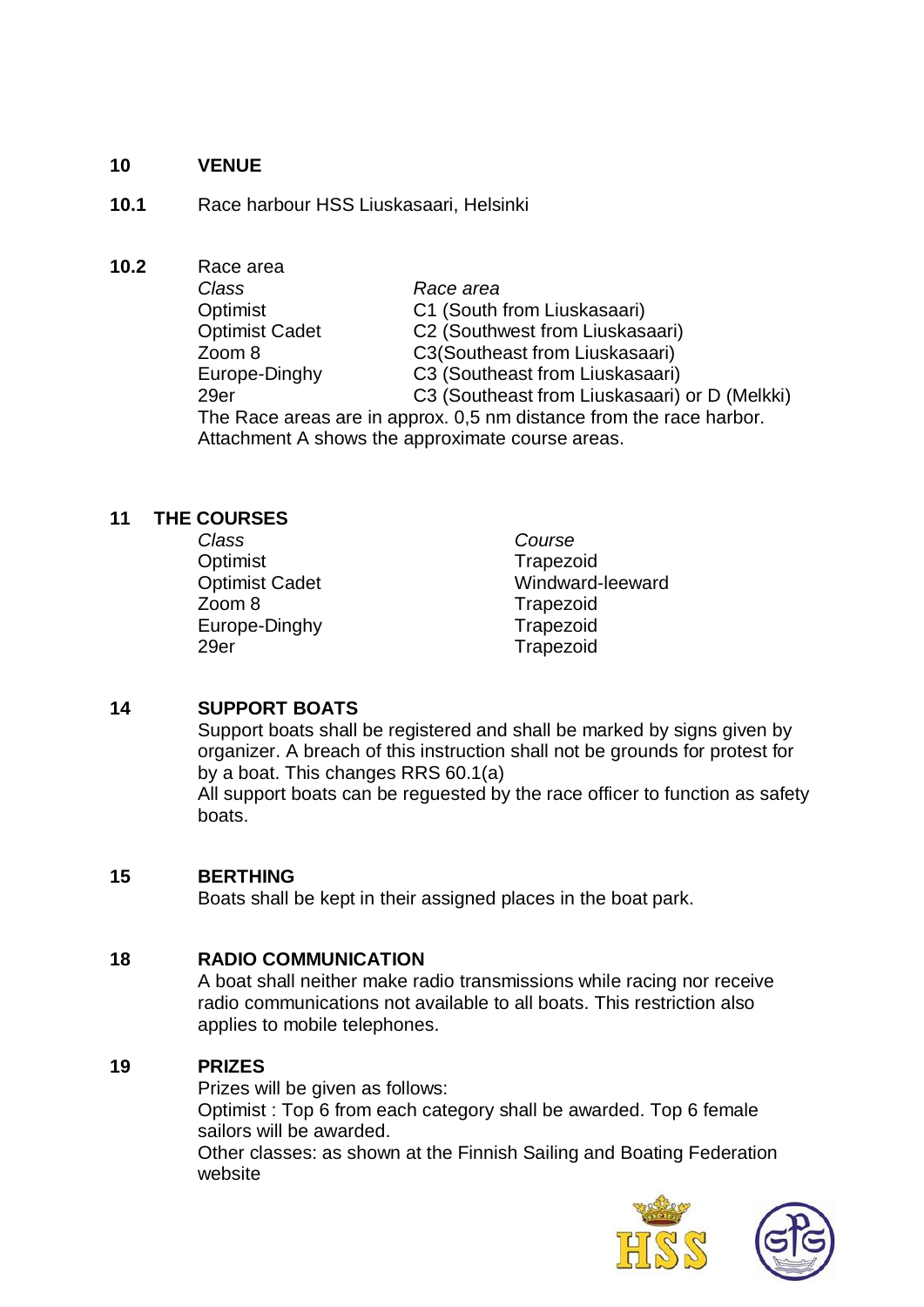# **20 DISCLAIMER OF LIABILITY**

Competitors participate in the regatta entirely at their own risk. See rule 4, Decision to Race. The organizing authority will not accept any liability for material damage or personal injury or death sustained in conjunction with or prior to, during, or after the regatta.

# **21 INSURANCE**

Each participating boat shall be insured with valid third-party liability insurance with a minimum cover of 250.000€ per event or the equivalent. The certificate will be requested to be shown at the registration.

## **22 CHANGES**

All changes to this Notice of Race will be posted prior June 1, 2015 at Helsingfors Segelsällskap r.f website: http://www.hss-segel.fi

## **23 FURTHER INFORMATION**

For further information please contact race@hss-segel.fi. Principal Race Officer: Timo Mustakallio HSS website http://www.hss-segel.





EIKA WASHING SARAHA



**Private Banking**